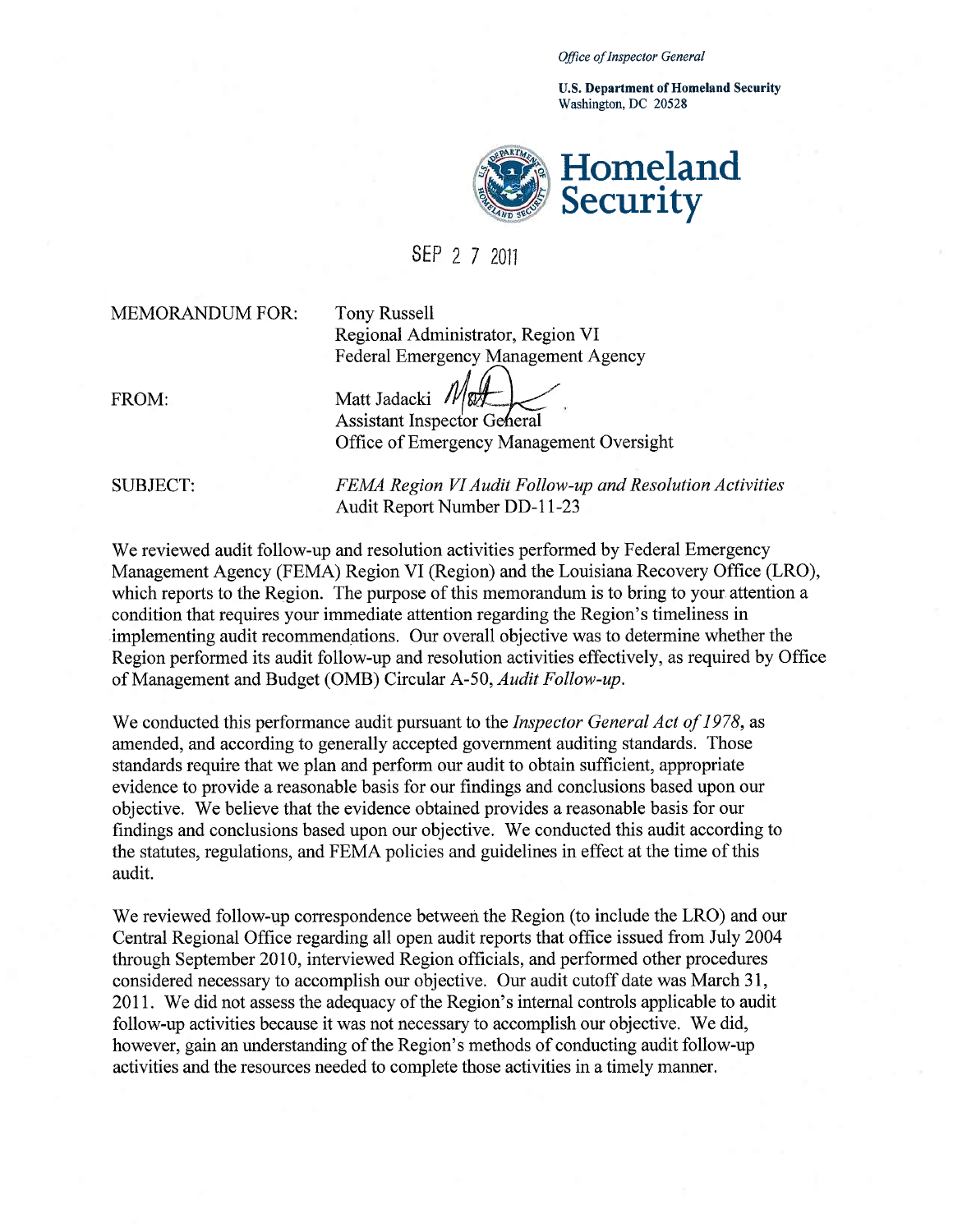#### **BACKGROUND**

 The Central Regional Office within the Office of Emergency Management Oversight (EMO), Department of Homeland Security (DHS), Office of Inspector General (OIG), is responsible for conducting audits of grants and subgrants awarded by FEMA Regions V, VI, and VII. The Central Regional Office is also responsible for monitoring follow-up activities necessary to resolve and close recommendations resulting from those audits. FEMA Region VI is responsible for FEMA grant and subgrant activities in five states, as illustrated in figure 1. Therefore, the Region is also responsible for working with us to resolve recommendations and implement actions to close those recommendations in a timely manner.



# **RESULTS OF AUDIT**

 government operations and did not promptly recover more than \$60 million in questioned costs The Region often did not perform its audit follow-up and resolution activities effectively, as required by OMB Circular A-50. Further, the Region has not dedicated sufficient resources to ensure compliance with OMB Circular A-50 or DHS Directive 077-01, *Follow-up and Resolution for Office of Inspector General Report Recommendations*, dated October 7, 2010. As a result, FEMA missed or delayed opportunities to improve the effectiveness and efficiency of within a year after we issued our reports.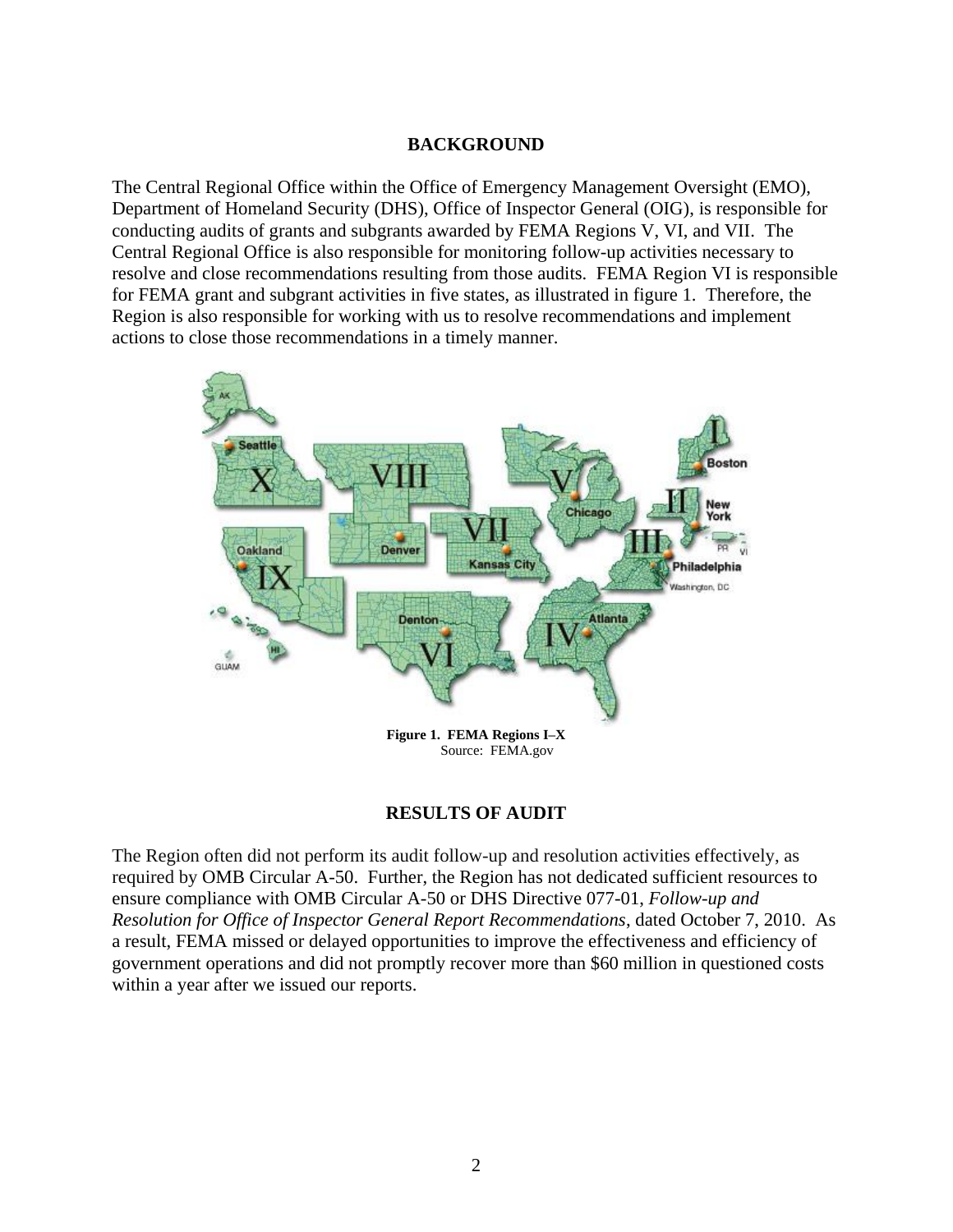# **Finding A: Compliance with OMB Circular and DHS Directive**

The Region did not ensure the prompt resolution and implementation of audit recommendations as required by OMB Circular A-50, which provides the policies and procedures for agencies to use in addressing reports by the Inspectors General. The circular requires federal agencies to establish systems to ensure the prompt and proper resolution and implementation of audit recommendations and to assign a high priority to the audit recommendations and corrective actions.<sup>1</sup> Agency management officials are responsible for receiving and analyzing audit reports and providing timely responses to the audit organization. The circular outlines 11 standards for an agency's resolution and corrective action system (see Exhibit A, Standards for Resolution of and Corrective Actions for Audit Recommendations). In part, these standards—

- Require prompt resolution and corrective actions on audit recommendations. Resolution should occur within a maximum of 6 months after issuance of a final report.
- Provide a means to assure timely responses to audit reports and to resolve major disagreements between the audit organization and agency management or contracting officials. The process should provide sufficient time to permit resolution to take place within the 6-month limit.
- Assure that performance appraisals of appropriate officials reflect effectiveness in resolving and implementing audit recommendations.

DHS Directive 077-01 carries forward the requirements of OMB Circular A-50 and includes additional timeframes for addressing audit reports and implementing corrective actions. Specifically, DHS Directive 077-01 states the following:

- Component heads are responsible for ensuring that management decisions, resolution, implementation of agreed-upon corrective actions, and other closure actions on all OIG report findings and recommendations are properly vetted within the Component and, as necessary, within the Department, and transmitted to OIG within established timeframes set forth in the final report transmittal. $^{2}$
- Unless otherwise stated in the report transmittal, Components respond to draft OIG reports of findings and recommendations within 30 days. Responses to draft reports include written comments indicating agreement or disagreement on reported findings and recommendations. Components respond to final OIG reports of findings and recommendations within 90 days of report issuance. Responses to final reports, with comments indicating agreement with final reports, include planned corrective actions and, where appropriate, dates for achieving actions and the official responsible for implementation of the corrective action. Comments indicating disagreement explain fully the reasons for disagreement, including any legal basis, as appropriate.
- OIG and personnel in other Components work cooperatively to reach resolution on findings and recommendations, including corrective actions and target implementation dates, within 6 months of final report issuance.

 $\overline{a}$  $<sup>1</sup>$  OMB Circular A-50 defines corrective actions as measures taken to implement resolved audit findings and</sup> recommendations.

recommendations.<br><sup>2</sup> DHS OIG EMO grant audit reports include response timeframes.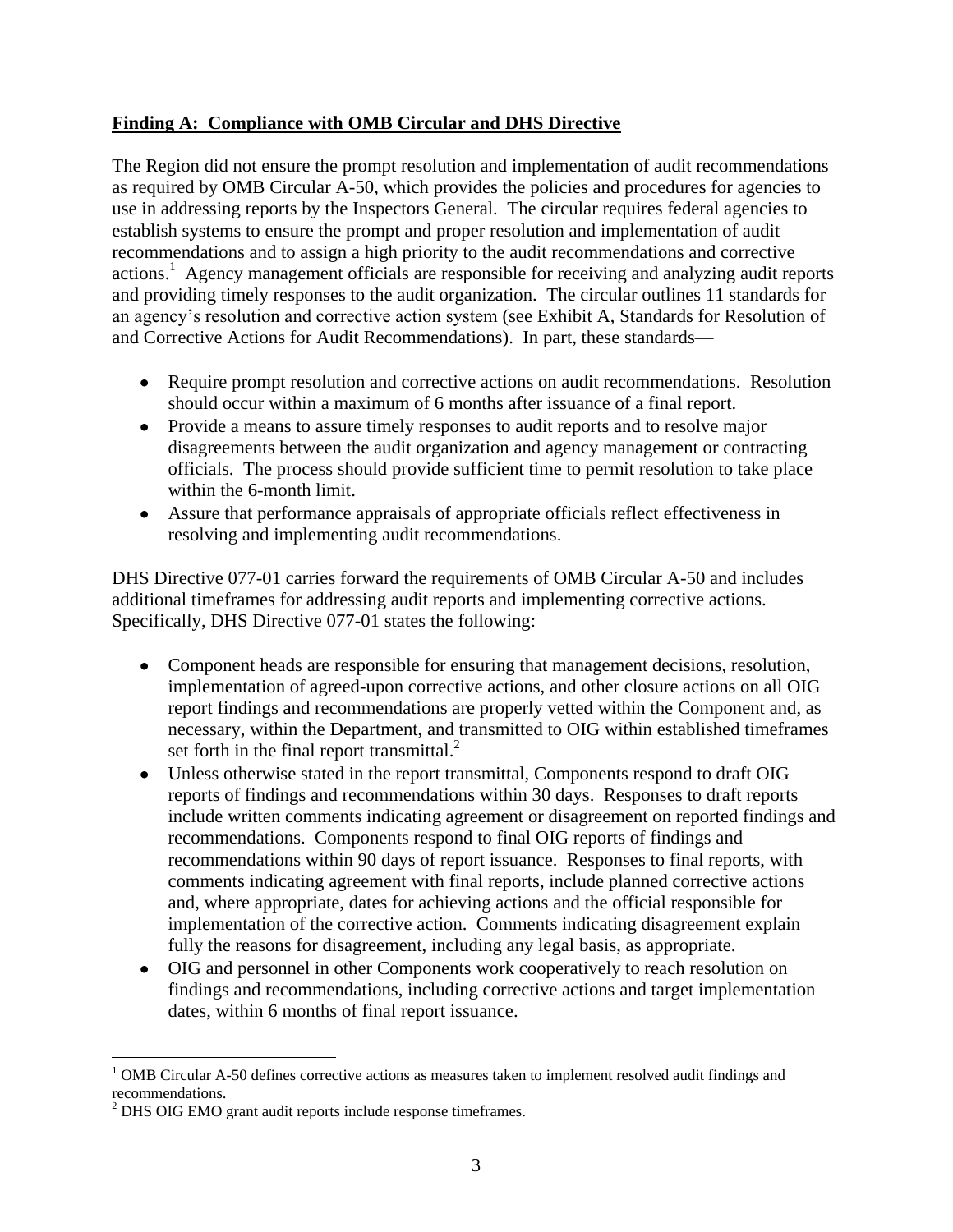Components generally implement corrective action on resolved findings and recommendations within 1 year of final report issuance or as agreed upon by the Component and OlG.

Our Central Regional Office issued 61 audit reports to the Region from July 2004 through September 2010. As of March 31, 2011, 27 of the 61 reports remained open.<sup>3</sup> The Region's audit follow-up and resolution activities for the 27 audit reports exceeded timeframes established by OMB Circular A-50 and DHS Directive 077-01. Specifically FEMA did not—

- 1. Respond to 25 audit reports within the established timeframes set forth in the final report,
- 2. Reach resolution on 114 of 156 recommendations within a 6-month timeframe,  $4\sigma$
- 3. Implement agreed-upon corrective actions in 95 of 156 recommendations within 1 year of final report issuance.<sup>5</sup>

As a result, FEMA missed or delayed opportunities to improve the effectiveness and efficiency of government operations and has not promptly addressed more than \$60 million in questioned costs within a year after we issued our reports (see Exhibit B, Status of Open Audit Reports/ Recommendations). DHS Directive 077-01 reiterates the OIG's requirement to report to Congress and the public on component follow-up activity at least semiannually. Therefore, it is imperative for the Region to ensure the prompt resolution and implementation of audit recommendations.

## **Finding B: Resources Dedicated to Audit Follow-up and Resolution Activities**

The Region did not have adequate resources to ensure compliance with OMB Circular A-50 or DHS Directive 077-01. The Region designated two of its employees as audit liaisons: one at the Region in Denton, Texas (regional liaison) and one at the LRO in New Orleans, Louisiana (LRO liaison). The LRO liaison spends approximately 95% of her time on OIG-related activities, while the regional liaison spends approximately 2% of his time on OIG-related activities.

 Rita occurred in 2005, the Region has been unable to provide prompt responses to our audit reports and recommendations because of limited staff at the regional office, the prioritization of other assignments, and operational demands on the Region's disaster program staff responsible for addressing audit recommendations. Additionally, one follow-up official mentioned that, due to information technology upgrades, the Region no longer has access to a legacy audit tracking In March 2010, you advised us that, by the end of April 2010, the Region's Division Directors were to develop a strategy for addressing overdue audit recommendations. Despite our efforts to provide periodic reminders, as of March 31, 2011, 52 audit recommendations had past-due response dates. According to assigned audit follow-up officials, since Hurricanes Katrina and

 $\overline{a}$ 

<sup>&</sup>lt;sup>3</sup> OIG reports remain open until all recommendations are closed.

 $4$  Audit resolution is the point at which the audit organization and agency management agree on actions to be taken on reported findings and recommendations or, in the event of disagreement, the point at which the audit follow-up official determines the matter to be resolved. According to DHS Directive 077-01, the Audit Follow-up and Resolution Official is the DHS Under Secretary for Management.

 action plan implementation period. Additionally, we did not count 7 recommendations that were outside the Region's control in meeting the 1-year corrective action timeframe.<br>4  $<sup>5</sup>$  At the time of our audit, 14 of the 156 recommendations from the 27 audits were still within the 1-year corrective</sup>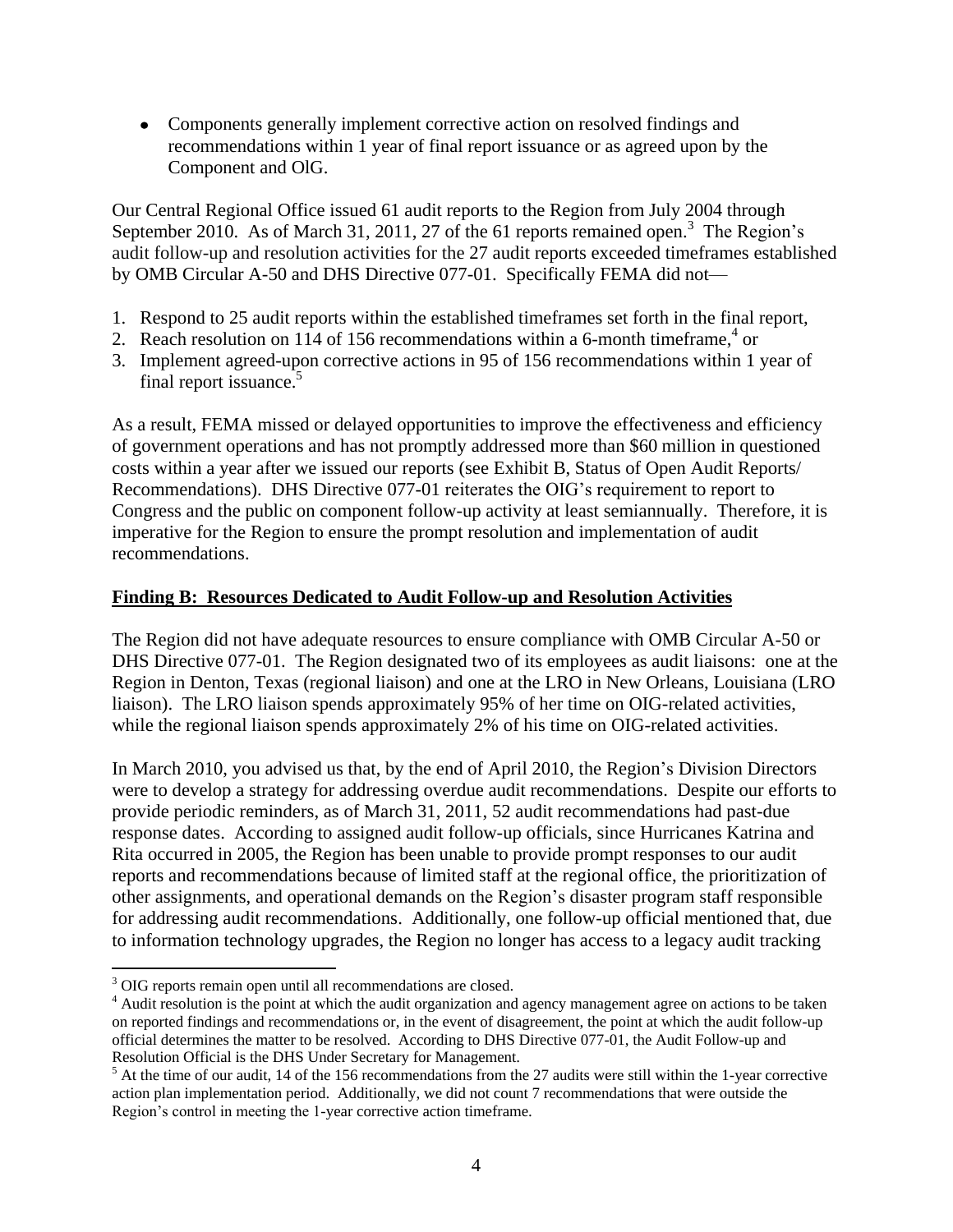officials said that they do not routinely report the status of audit follow-up activities to their senior management. system that it used to monitor audit follow-up activities. Finally, these Region follow-up

 ensure the prompt and proper resolution and implementation of audit recommendations. In summary, the Region did not perform its audit follow-up and resolution activities effectively, as required by OMB Circular A-50. Unless the Region improves in prioritizing audit follow-up activities, dedicating the necessary resources to audit follow-up, implementing effective audit follow-up procedures and tracking systems, and routinely reporting the status of audit follow-up activities to senior management, we are concerned that the Region will continue to be unable to

## **RECOMMENDATIONS**

We recommend that the Regional Administrator, FEMA Region VI:

**Recommendation #1**: Develop and implement a follow-up system that meets the requirements of OMB A-50 and DHS Directive 077-01 (finding A).

**Recommendation #2:** Assign the necessary resources to ensure the proper resolution and implementation of audit recommendations within established timeframes (finding B).

# **DISCUSSION WITH MANAGEMENT AND AUDIT FOLLOW-UP**

We discussed the results of our audit with FEMA officials and included their comments in this report, as appropriate. We also provided written summaries of our findings and recommendations in advance to these officials and discussed them at an exit conference held on August 19, 2011. These officials agreed with our findings and recommendations.

Within 90 days of the date of this memorandum, please provide our office with a written response that includes your (1) agreement or disagreement, (2) corrective action plan, and (3) target completion date for each recommendation. Also, please include responsible parties and any other supporting documentation necessary to inform us about the current status of the recommendation. Until your response is received and evaluated, the recommendations will be considered open and unresolved.

 will be posted to our website. Significant contributors to this report were Tonda Hadley, Moises Dugan, Paige Hamrick, Chris Dodd, Judy Martinez, and Pat Epperly. Consistent with our responsibility under the *Inspector General Act,* we are providing copies of our report to appropriate congressional committees with oversight and appropriation responsibility over the Department of Homeland Security. To promote transparency, this report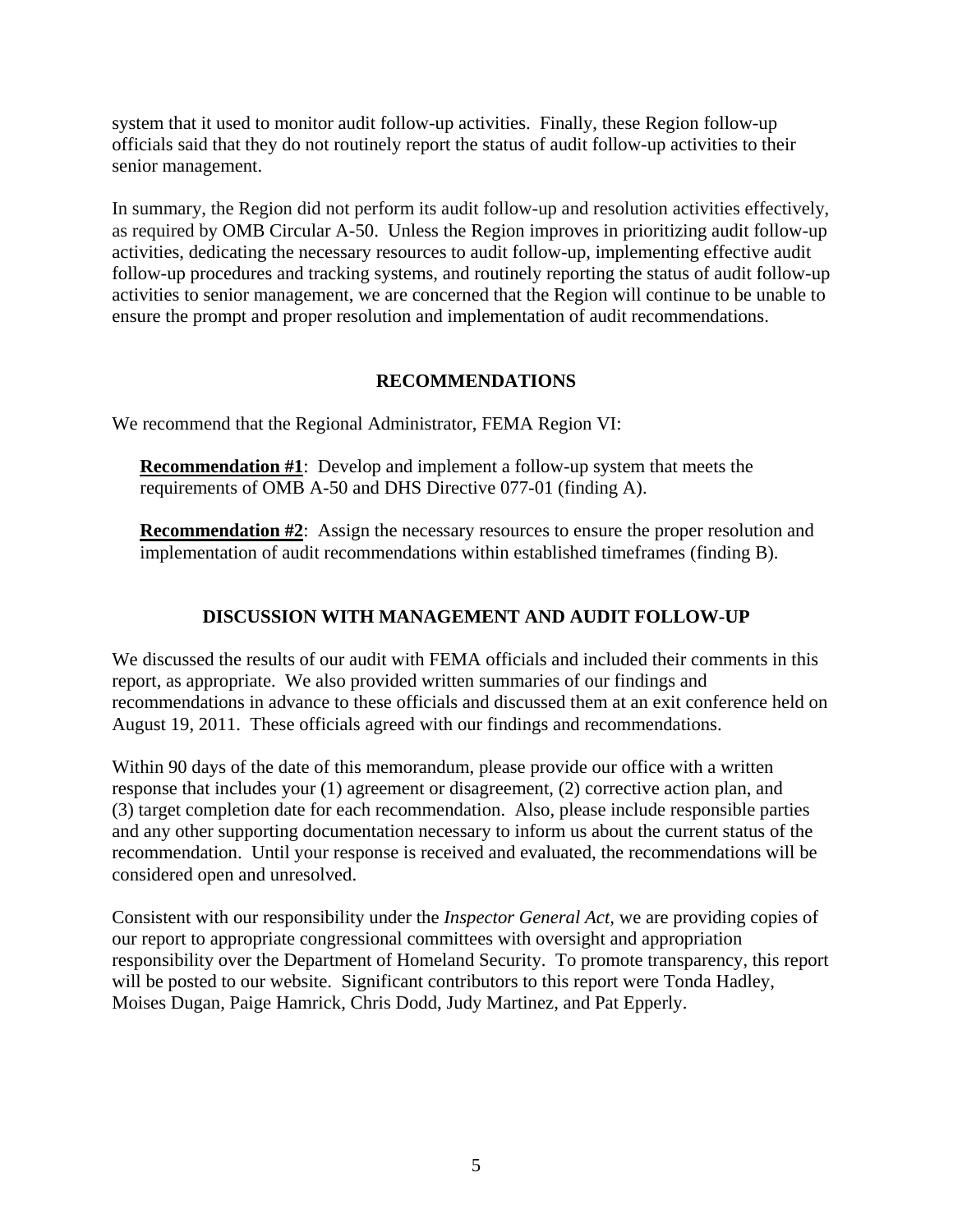Should you have questions concerning this report, please contact me at (202) 254-4100 or Tonda Hadley at (214) 436-5200.

cc: Administrator, FEMA Executive Director (Acting), FEMA Louisiana Recovery Office Audit Liaison, DHS Audit Liaison, FEMA (Job Code G-11-030) Audit Liaison, FEMA Region VI Audit Liaison, FEMA Louisiana Recovery Office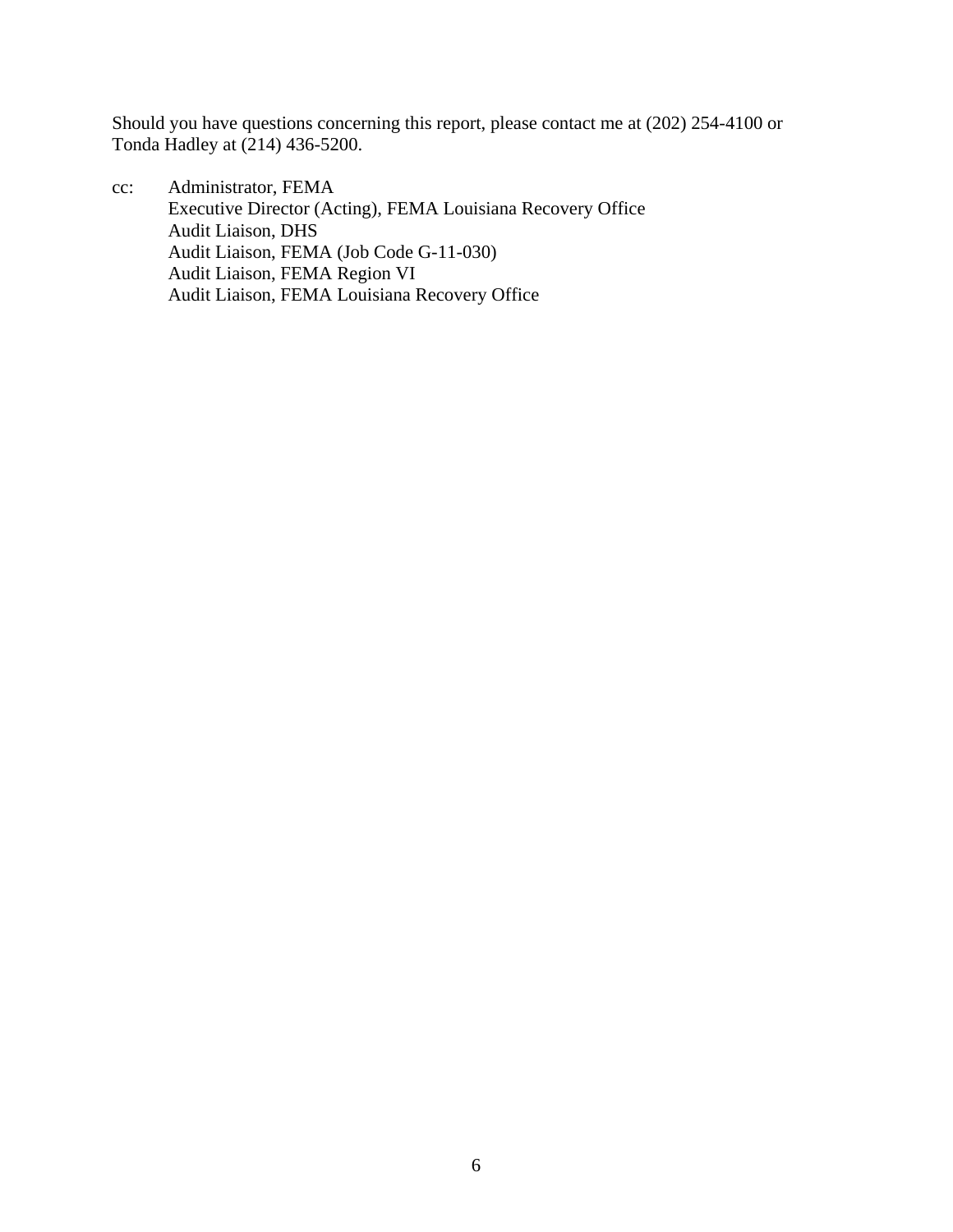### **Office of Management and Budget Circular A-50 Standards for Resolution of and Corrective Actions for Audit Recommendations**

Agencies shall assign a high priority to the resolution of audit recommendations and to corrective action. Systems for resolution and corrective action must meet the following standards:

- 1. Provide for appointment of a top-level audit follow-up official.
- 2. Require prompt resolution and corrective actions on audit recommendations. Resolution shall be made within a maximum of 6 months after issuance of a final report or, in the case of audits performed by non-federal auditors, 6 months after receipt of the report by the federal government. Corrective action should proceed as rapidly as possible.
- 3. Specify criteria for proper resolution and corrective action on audit recommendations, whether resolution is in favor of the auditor or an auditee. These criteria should provide for written plans for corrective action with specified action dates, where appropriate.
- 4. Maintain accurate records of the status of audit reports or recommendations through the entire process of resolution and corrective action. Such records shall include appropriate accounting and collection controls over amounts determined to be due to the government.
- 5. Provide a means to assure timely responses to audit reports and to resolve major disagreements between the audit organization and agency management or contracting officials. The process should provide sufficient time to permit resolution to take place within the 6-month limit.
- 6. Assure that resolution actions are consistent with law, regulation, and administration policy; and include written justification containing, when applicable, the legal basis for decisions not agreeing with the audit recommendation.
- 7. Provide for coordinating resolution and corrective action on recommendations involving more than one program, agency, or level of government.
- over 6 months old, the reasons therefore, and a timetable for their resolution; the number of 8. Provide semi-annual reports to the agency head on the status of all unresolved audit reports reports or recommendations resolved during the period; the amount of disallowed costs; and collections, offsets, write-offs, demands for payment and other monetary benefits resulting from audits. These reports should include an update on the status of previously reported unresolved audits.
- 9. Provide for periodic analysis of audit recommendations, resolution, and corrective action, to determine trends and system-wide problems, and to recommend solutions.
- 10. Assure that performance appraisals of appropriate officials reflect effectiveness in resolving and implementing audit recommendations.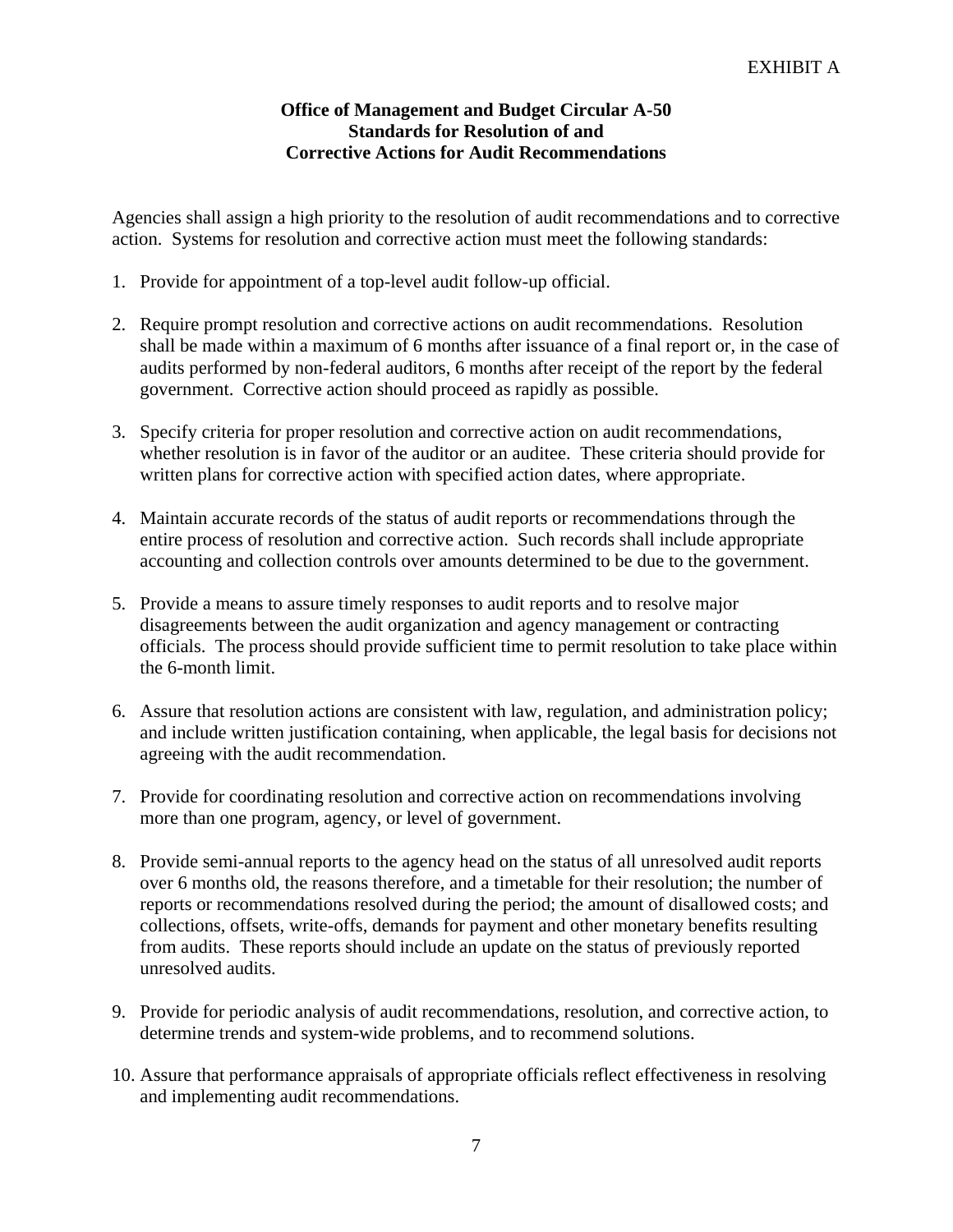### **Office of Management and Budget Circular A-50 Standards for Resolution of and Corrective Actions for Audit Recommendations**

11. Provide for an evaluation of whether the audit follow-up system results in efficient, prompt, and proper resolution and corrective action on audit recommendations. The first evaluation will be made within 1 year of the date of this circular, and evaluations will be made periodically thereafter.